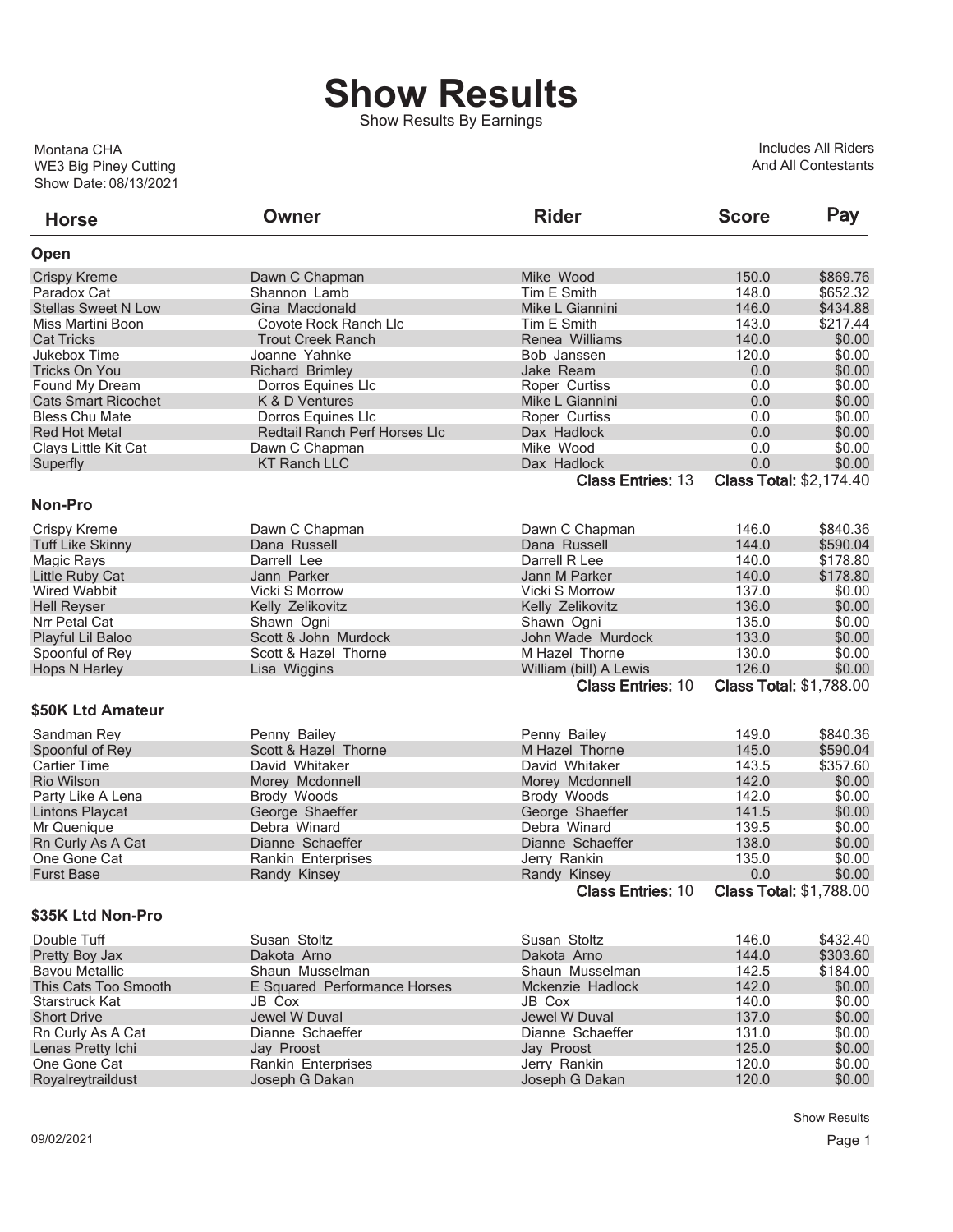| <b>Horse</b>                         | <b>Owner</b>               | <b>Rider</b>                               | <b>Score</b>   | Pay                                      |
|--------------------------------------|----------------------------|--------------------------------------------|----------------|------------------------------------------|
| \$35K Ltd Non-Pro                    |                            |                                            |                |                                          |
| \$15K Ltd Amateur                    |                            | <b>Class Entries: 10</b>                   |                | <b>Class Total: \$920.00</b>             |
| Double Tuff                          | Susan Stoltz               | Susan Stoltz                               | 144.0          | \$386.40                                 |
| Lenas Pretty Ichi                    | Jay Proost                 | Jay Proost                                 | 142.0          | \$257.60                                 |
| Smooth As A Hawk                     | Sarah M Bauer              | Sarah M Bauer                              | 137.0          | \$0.00                                   |
| <b>Starstruck Kat</b>                | JB Cox                     | JB Cox                                     | 137.0          | \$0.00                                   |
| <b>Tuff Catty Dual</b>               | Shaun Musselman            | Michelle A Musselman                       | 125.0          | \$0.00                                   |
| <b>Bittersweet Boon</b>              | Donna Gill                 | Donna Gill                                 | 120.0          | \$0.00                                   |
| Honey Moonshine                      | Ken & Marcia Cantrell      | Marcia Cantrell                            | 0.0            | \$0.00                                   |
|                                      |                            | <b>Class Entries: 7</b>                    |                | <b>Class Total: \$644.00</b>             |
| \$25K Ltd Novice Horse               |                            |                                            |                |                                          |
| I Am The Undertaker                  | Iron Rose Ranch            | <b>Russel Werth</b>                        | 152.0          | \$845.52                                 |
| Hesa Money Maker                     | Shannon Lamb               | Tim E Smith                                | 149.0          | \$704.60                                 |
| <b>Smooth Dual Kick</b>              | Gayle Weber                | Russ Miller                                | 146.0          | \$563.68                                 |
| <b>Reynin Cats</b>                   | Patrick Rorison            | Mike Wood                                  | 145.0          | \$422.76                                 |
| Little Ruby Cat                      | Jann Parker                | Robin M Hayes                              | 144.0          | \$281.84                                 |
| Athenitall                           | David C Hanson             | Justin Namken                              | 143.0          | \$0.00                                   |
| <b>Full Metal Kitty</b>              | Joseph G Dakan             | <b>Tracy Barton</b>                        | 143.0          | \$0.00                                   |
| Rr Once A Playboy                    | <b>Blake Christensen</b>   | Shaun Tree                                 | 142.0          | \$0.00                                   |
| One Free Bird                        | LeAnn Wilson               | Dax Hadlock                                | 141.0          | \$0.00                                   |
| Hott On Your Heels                   | <b>Trout Creek Ranch</b>   | Renea Williams                             | 140.0          | \$0.00                                   |
| <b>Freddy Don</b>                    | Kathleen Strain            | Robin M Hayes                              | 139.0          | \$0.00                                   |
| Reys Smart Lookin                    | David Burbidge             | Jake Ream                                  | 138.0          | \$0.00                                   |
| <b>Hallo Kitty</b>                   | John & Dorothy Seymour     | Russ Miller                                | 120.0          | \$0.00                                   |
| A Chic Commander                     | Janssen Performance Horses | Bob Janssen                                | 0.0            | \$0.00                                   |
| Metallizzie                          | Cows & Horses Etc          | Tim E Smith                                | 0.0            | \$0.00                                   |
| Dos Cats                             | Dawn C Chapman             | Mike Wood                                  | 0.0            | \$0.00                                   |
| <b>Reylee Cat</b>                    | Joann M Bimat              | Will M Nuttall                             | 0.0            | \$0.00                                   |
| Panolas Spot                         | <b>Trout Creek Ranch</b>   | Renea Williams                             | 0.0            | \$0.00                                   |
|                                      |                            | <b>Class Entries: 18</b>                   |                | <b>Class Total: \$2,818.40</b>           |
| \$5K Ltd Novice Horse                |                            |                                            |                |                                          |
| Snappcat                             | <b>Richard Brimley</b>     | Jake Ream                                  | 148.0          | \$779.82                                 |
| Secrets Cd                           | Debra Winard               | Mike Wood                                  | 146.0          | \$547.54                                 |
| Sir Stylish Player                   | Star Mountain Ranch        | Luke Denton                                | 144.0          | \$331.84                                 |
| Hottish Cat                          | Dawn C Chapman             | Mike Wood                                  | 142.0          | \$0.00                                   |
| Lorettas Light                       | Jann Parker                | <b>Will M Nuttall</b>                      | 120.0          | \$0.00                                   |
| Cp Dual Metallic                     | Bossmare Bodyworks, LLC    | Will M Nuttall                             | 120.0          | \$0.00                                   |
| Powder Sugar Baby                    | Margaret Anne Mehle        | Bob Janssen                                | 120.0          | \$0.00                                   |
| Smoothest Ride                       | David A Levisay            | Tim E Smith                                | 0.0            | \$0.00                                   |
| This Cats Stylin                     | Katie Feris                | Mike L Giannini<br><b>Class Entries: 9</b> | 0.0            | \$0.00<br><b>Class Total: \$1,659.20</b> |
| \$25K Novice Horse Non-Pro           |                            |                                            |                |                                          |
| Little Jewels Olena                  | James Figiel               | James Figiel                               | 148.0          | \$961.44                                 |
|                                      | <b>Gregory Ranches LLC</b> |                                            | 146.0          | \$769.15                                 |
| Shesa Ruby Cat                       | Debra Winard               | Jerry Gregory<br>Debra Winard              | 145.0          | \$576.86                                 |
| Mr Quenique<br><b>Bayou Metallic</b> | Shaun Musselman            | Shaun Musselman                            | 144.0          | \$384.58                                 |
| Lil Cougar                           | Kyle Denton                | Cade Denton                                | 143.0          | \$256.38                                 |
|                                      |                            |                                            |                |                                          |
| One Rey Or Another                   | Andy Dent                  | Andy Dent                                  | 143.0<br>142.0 | \$256.38                                 |
| Light Up At Noon                     | James & Joyce E Brown      | James E Brown                              |                | \$0.00                                   |
| <b>Ts Halley Cat</b>                 | Robert Meyer               | Robert Meyer                               | 142.0          | \$0.00                                   |
| Stella Merada<br><b>Short Ride</b>   | <b>Gregory Ranches LLC</b> | Jerry Gregory                              | 141.0<br>141.0 | \$0.00<br>\$0.00                         |
|                                      | Rej H Hintze               | Rej Hintze                                 | 140.0          | \$0.00                                   |
| <b>Highbrow Hey Zeus</b>             | Joanne Yahnke              | Joanne Yahnke                              |                |                                          |
| Playful Lil Baloo                    | Scott & John Murdock       | John Murdock                               | 138.0          | \$0.00                                   |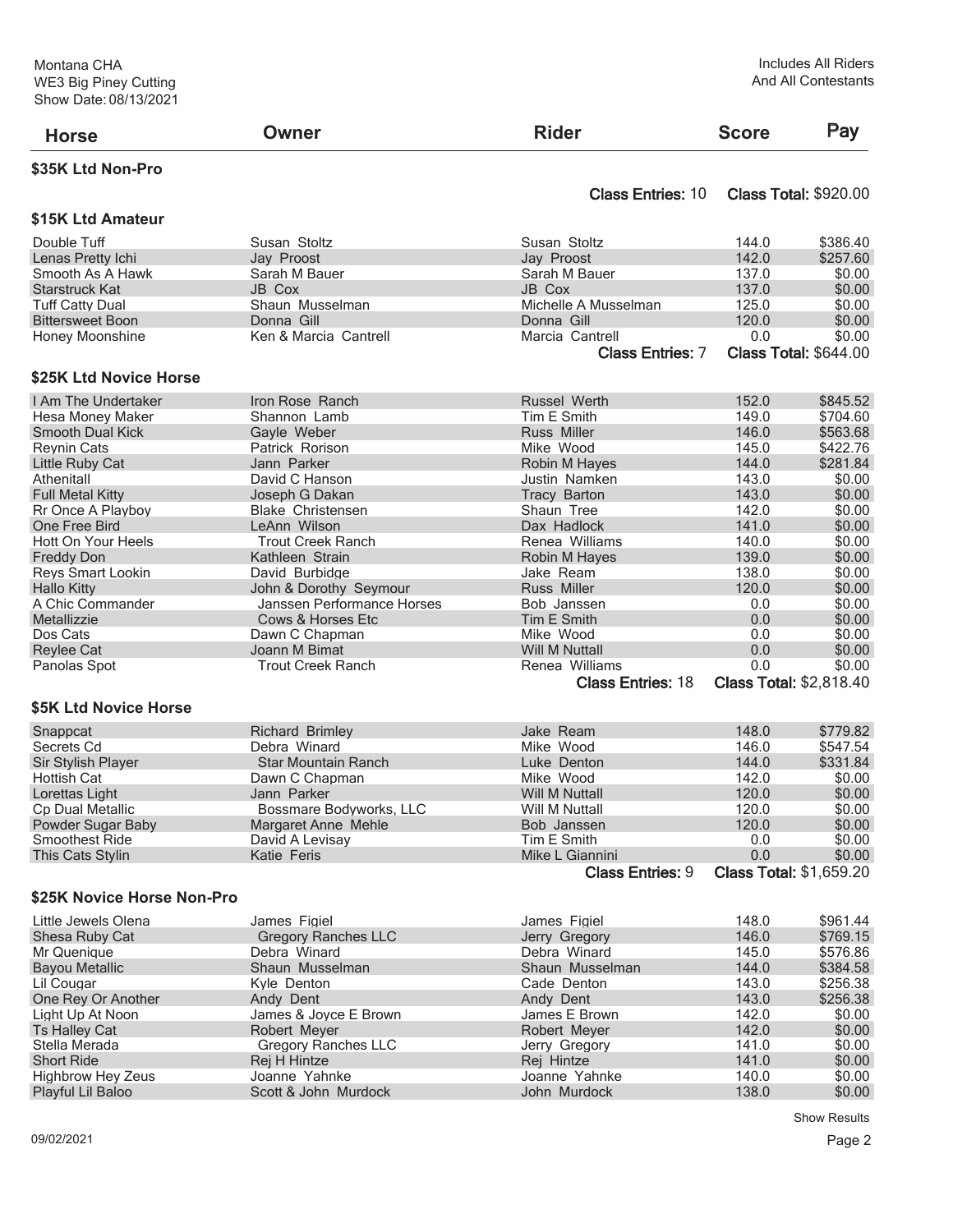| <b>Horse</b>                   | <b>Owner</b>            | <b>Rider</b>                 | <b>Score</b> | Pay                            |
|--------------------------------|-------------------------|------------------------------|--------------|--------------------------------|
| \$25K Novice Horse Non-Pro     |                         |                              |              |                                |
| Meteles Native Son             | Tom Shiflett            | Tom Shiflett                 | 136.0        | \$0.00                         |
| Dos Cats                       | Dawn C Chapman          | Dawn C Chapman               | 130.0        | \$0.00                         |
| <b>Hallo Kitty</b>             | John & Dorothy Seymour  | Dorothy R Seymour            | 128.0        | \$0.00                         |
| Lorettas Light                 | Jann Parker             | Jann M Parker                | 120.0        | \$0.00                         |
| <b>Medal For Honor</b>         | Danielle Pace           | Danielle Pace                | 0.0          | \$0.00                         |
| <b>Hops N Harley</b>           | Lisa Wiggins            | William (bill) A Lewis       | 0.0          | \$0.00                         |
| Live Action Too                | David Reyes             | David Reyes                  | 0.0          | \$0.00                         |
| <b>Freddy Don</b>              | Kathleen Strain         | Kathleen Strain              | 0.0          | \$0.00                         |
| Smooth Dual Kick               | Gayle Weber             | Gayle Weber                  | 0.0          | \$0.00                         |
|                                |                         | <b>Class Entries: 21</b>     |              | <b>Class Total: \$3,204.79</b> |
| \$2,000 Ltd Rider              |                         |                              |              |                                |
| <b>Right Of Rey</b>            | Dorros Equines LIc      | Stephanie Payne              | 148.0        | \$389.16                       |
| Checking It Out                | Tom Shiflett            | Oliver Reitzell              | 146.0        | \$273.24                       |
| <b>SR Sophisticatt</b>         | Jake Ream               | Debra Ream                   | 143.0        | \$165.60                       |
| <b>Blue Sue Train</b>          | Justin Rose             | Rebeccalyn Rose              | 142.0        | \$0.00                         |
| Yabadaba Cat                   | Patrick Keogh           | Broudy Keogh                 | 139.0        | \$0.00                         |
| Nrr Cookie Cat                 | Jeanne Reyher           | Jeanne Reyher                | 139.0        | \$0.00                         |
| <b>Rey Bounder</b>             | Walt Bowen              | Kelsie Harbert               | 138.0        | \$0.00                         |
| Dual Rey Mas                   | <b>Tyler J Dudley</b>   | <b>Tyler J Dudley</b>        | 137.0        | \$0.00                         |
|                                | Anne Indreland          | Anne Indreland               | 120.0        | \$0.00                         |
| Sugar Hi                       |                         | <b>Class Entries: 9</b>      |              | <b>Class Total: \$828.00</b>   |
|                                |                         |                              |              |                                |
| <b>Sr Youth</b>                |                         |                              |              |                                |
| <b>Metallic Dancer</b>         | Kaitlyn Laube           | Kaitlyn Laube                | 147.0        | \$103.78                       |
| <b>DMAC Peptosnap</b>          | Darrell Lee             | Austin Denton                | 142.0        | \$72.86                        |
| Lil Cougar                     | Kyle Denton             | Cade Denton                  | 140.0        | \$44.16                        |
| Snappcat                       | <b>Richard Brimley</b>  | Jake Scow                    | 139.0        | \$0.00                         |
| Yabadaba Cat                   | Patrick Keogh           | Broudy Keogh                 | 125.0        | \$0.00                         |
| Royalreytraildust              | Joseph G Dakan          | Parker J Reynolds            | 120.0        | \$0.00                         |
| <b>Short Drive</b>             | Jewel W Duval           | Jewel W Duval                | 120.0        | \$0.00                         |
|                                | Shawn Hayward           | <b>Bridger Hayward</b>       | 120.0        | \$0.00                         |
| Desiresomeroyalty              |                         | <b>Class Entries: 8</b>      |              | <b>Class Total: \$220.80</b>   |
| \$5K Novice Horse Non-Pro      |                         |                              |              |                                |
|                                |                         |                              |              |                                |
| <b>Hottish Cat</b>             | Dawn C Chapman          | Dawn C Chapman               | 148.0        | \$900.90                       |
| <b>Sdp Misty Cat</b>           | Bryan Barton            | Bryan Barton                 | 144.0        | \$632.54                       |
| Secrets Cd                     | Debra Winard            | Debra Winard                 | 142.0        | \$383.36                       |
| Moon Cat Cd                    | Cindy Garoutte          | Cindy Garoutte               | 140.0        | \$0.00                         |
| Woodys Lil Rey                 | Carie James             | Carie James                  | 138.0        | \$0.00                         |
| <b>Shorty Hughes</b>           | Shaun Musselman         | Shaun Musselman              | 137.0        | \$0.00                         |
| Lorettas Light                 | Jann Parker             | Jann M Parker                | 125.0        | \$0.00                         |
| <b>Cp Dual Metallic</b>        | Bossmare Bodyworks, LLC | <b>Alison Clair Anderson</b> | 120.0        | \$0.00                         |
| Hops N Harley                  | Lisa Wiggins            | William (bill) A Lewis       | 0.0          | \$0.00                         |
| This Cats Stylin               | Katie Feris             | Katie Feris                  | 0.0          | \$0.00                         |
| Hot Talkin Style               | John & Dorothy Seymour  | John Seymour                 | 0.0          | \$0.00                         |
|                                |                         | <b>Class Entries: 11</b>     |              | <b>Class Total: \$1,916.80</b> |
| <b>Senior World Open</b>       |                         |                              |              |                                |
| Paradox Cat                    | Shannon Lamb            | Tim E Smith                  | 148.0        | \$20.00                        |
| Miss Martini Boon              | Coyote Rock Ranch Llc   | Tim E Smith                  | 143.0        | \$0.00                         |
|                                |                         | <b>Class Entries: 2</b>      |              | <b>Class Total: \$20.00</b>    |
| Senior World \$50K Ltd Amateur |                         |                              |              |                                |
| Mr Quenique                    | Debra Winard            | Debra Winard                 | 139.5        | \$30.00                        |
| One Gone Cat                   | Rankin Enterprises      | Jerry Rankin                 | 135.0        | \$0.00                         |
| <b>Furst Base</b>              | Randy Kinsey            | Randy Kinsey                 | 0.0          | \$0.00                         |